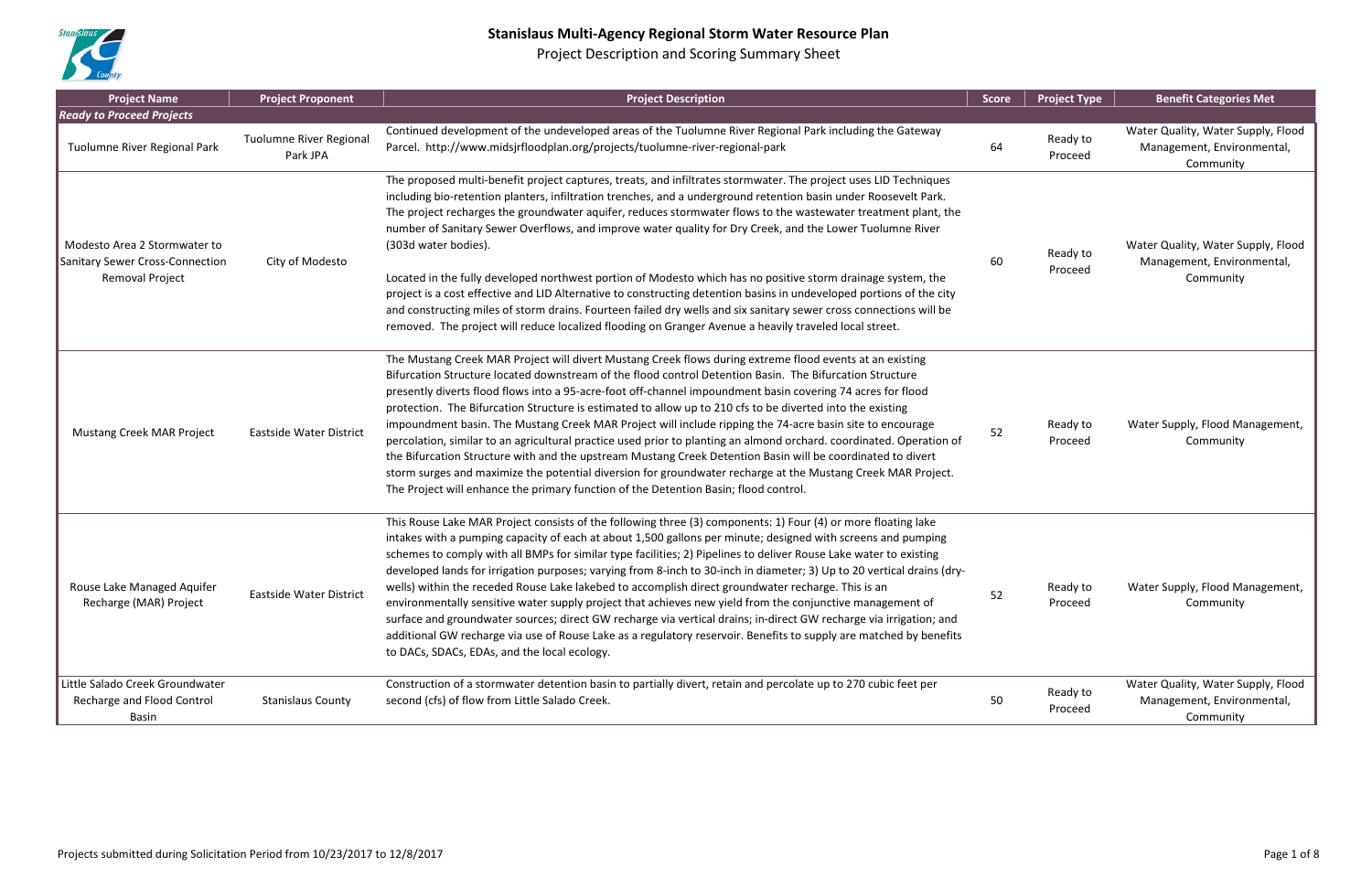

| <b>Project Name</b>                                                                   | <b>Project Proponent</b>                      | <b>Project Description</b>                                                                                                                                                                                                                                                                                                                                                                                                                                                                                                                                                                                                                                                                                                                                                                                                                                                                                                                                                                                                   | <b>Score</b> | <b>Project Type</b> | <b>Benefit Categories Met</b>                                                 |
|---------------------------------------------------------------------------------------|-----------------------------------------------|------------------------------------------------------------------------------------------------------------------------------------------------------------------------------------------------------------------------------------------------------------------------------------------------------------------------------------------------------------------------------------------------------------------------------------------------------------------------------------------------------------------------------------------------------------------------------------------------------------------------------------------------------------------------------------------------------------------------------------------------------------------------------------------------------------------------------------------------------------------------------------------------------------------------------------------------------------------------------------------------------------------------------|--------------|---------------------|-------------------------------------------------------------------------------|
| <b>West Stanislaus Irrigation District</b><br>Fish Screen Project                     | <b>West Stanislaus Irrigation</b><br>District | The Proposed Project/Action consists of the following elements which are described in more detail below: (1) cone<br>screens located at the mouth of the existing intake canal; (2) a low-lift pump station at the same location; (3)<br>approximately 2,100 feet of underground pipeline from the proposed pump station to the intake canal; (4)<br>sediment removal and management along the length of the intake canal; (5) upgrading of existing roads along the<br>intake canal; (6) two wildlife crossings of the intake canal, one of which would also allow flood conveyance; (7)<br>facilities for providing late fall-water deliveries to the Refuge; and (8) a flood connectivity structure to support the<br>USFWS' management of the Refuge for floodplain reconnection; WSID will not operate the spillway structure as<br>part of this project. The project footprint measures approximately 26.7 acres, with an additional approximately<br>57.8 acres within areas designated operations and access routes. | 49           | Ready to<br>Proceed | Water Quality, Water Supply, Flood<br>Management                              |
| TRRP - Carpenter Road/West<br><b>Modesto Flood Management</b><br>and Park Development | <b>TRRP JPA</b>                               | Help reduce flood damages in West Modesto neighborhoods while developing the adjacent Tuolumne River<br>Regional Park. http://www.midsjrfloodplan.org/projects/tuolumne-river-regional-park-%E2%80%93-carpenter-<br>roadwest-modesto-flood-management-and-park                                                                                                                                                                                                                                                                                                                                                                                                                                                                                                                                                                                                                                                                                                                                                               | 47           | Ready to<br>Proceed | Water Quality, Water Supply, Flood<br>Management, Environmental,<br>Community |
| Orestimba Creek Recharge and<br>Recovery Project (OCRRP)                              | Del Puerto Water District                     | The Orestimba Creek Recharge and Recovery Project (OCRRP) will construct a 20 acre recharge facility near<br>Orestimba Creek and the Delta-Mendota Canal (DMC) that would allow recharge of 500 acre feet per year (afy) to<br>the local groundwater basin. Existing connections to the DMC would deliver up to 500 afy of excess winter flows<br>and recaptured storm water flows. The banked water would be available for recovery during dry periods through<br>the construction of an extraction well at the site. The recharge water source would vary from year to year, but<br>could include excess winter flows from CCID and storm water flows from the Kings River, San Joaquin River, and<br>Orestimba Creek.                                                                                                                                                                                                                                                                                                     | 41           | Ready to<br>Proceed | Water Supply, Flood Management                                                |
| <b>Catherine Everett Park Cross</b><br><b>Connection Elimination</b>                  | City of Modesto                               | The City is removing cross connections (storm water is discharged to the sanitary sewer system) to capture, treat,<br>and infiltrate approx. 5.5 ac-ft of storm water runoff to augment groundwater supplies, reduce flood-related<br>damage, improve the quality of storm water runoff percolating to the underlying groundwater basin, and reduce<br>sanitary sewer overflows, and peak wet weather flow in the sanitary sewer collection system. Catharine Everett<br>Park has been identified in the Area 2 SD Cross Connection Removal Report - Phase 1 (www.modestogov.com).<br>Retention is recommended based on open area and percolation tests. This project would also provide<br>improvements to an existing park to enhance the functionality and/or improve quality of usability.                                                                                                                                                                                                                               | 41           | Ready to<br>Proceed | Water Quality, Water Supply, Flood<br>Management, Community                   |
| JM Pike Park Cross Connection<br>Elimination                                          | City of Modesto                               | JM Pike Park has been identified in the Area 2 SD Cross Connection Removal Report (www.modestogov.com). The<br>PDR notes that detention (12 ac-ft) of storm runoff) was estimated to have significantly lower capital costs than<br>retention (24 ac-ft of storm runoff). Due to SGMA, opportunities for groundwater recharge have priority,<br>therefore this project should be re-evaluated to consider cost-effective retention. Excavation will be required at<br>the park site (detention or retention), reconstruction of facilities are expected to include ADA-compliant access,<br>surface improvements, baseball infield, large play area. New facilities are expected to include ADA-compliant<br>access.                                                                                                                                                                                                                                                                                                         | 41           | Ready to<br>Proceed | Water Quality, Water Supply, Flood<br>Management, Community                   |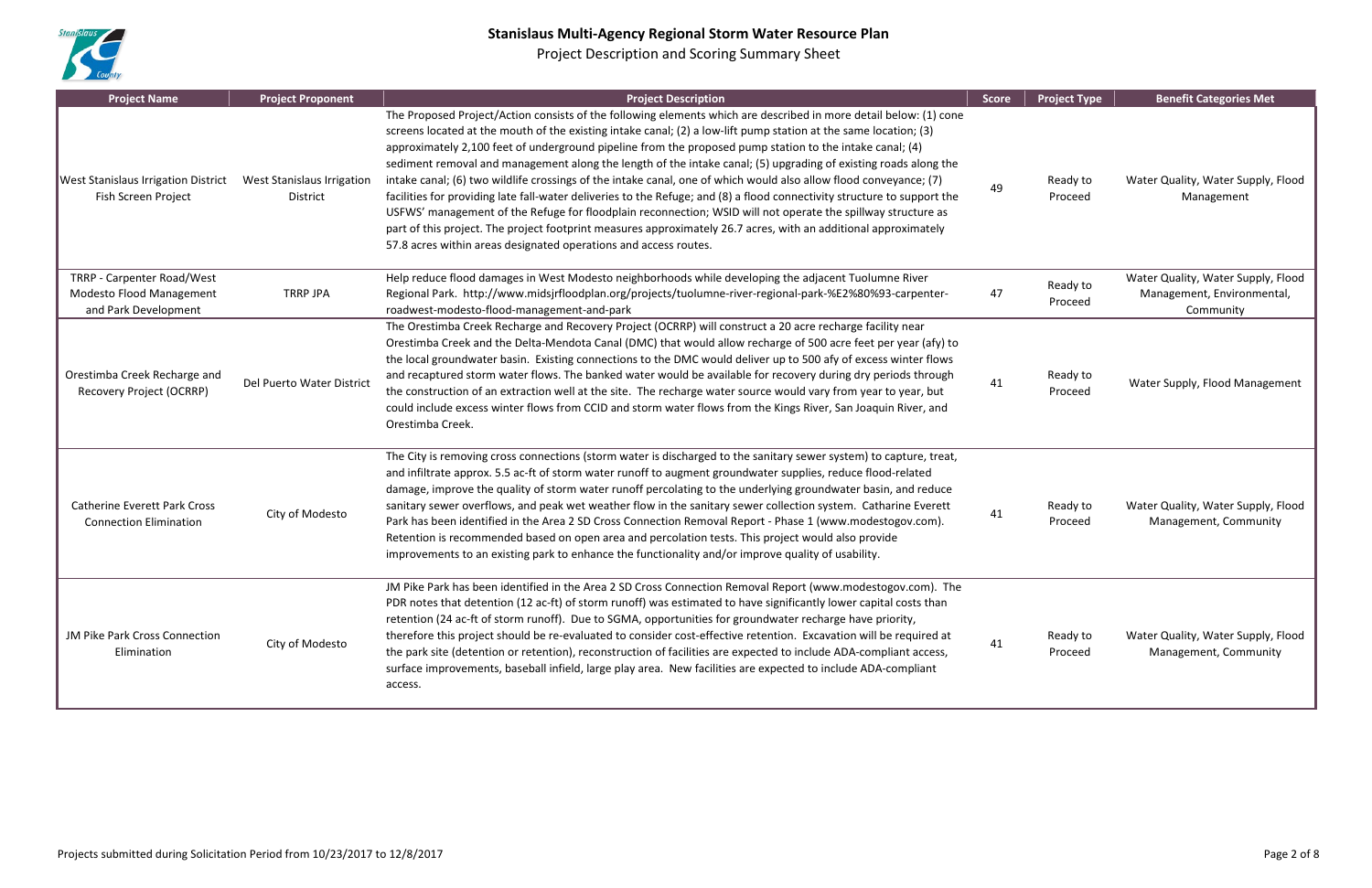

| <b>Project Name</b>                                                       | <b>Project Proponent</b>                               | <b>Project Description</b>                                                                                                                                                                                                                                                                                                                                                                                                                                                                                                                                                                                                                                                                                                                                                                                                                                                                                                                                                                                                             | <b>Score</b> | <b>Project Type</b> | <b>Benefit Categories Met</b>                                                 |
|---------------------------------------------------------------------------|--------------------------------------------------------|----------------------------------------------------------------------------------------------------------------------------------------------------------------------------------------------------------------------------------------------------------------------------------------------------------------------------------------------------------------------------------------------------------------------------------------------------------------------------------------------------------------------------------------------------------------------------------------------------------------------------------------------------------------------------------------------------------------------------------------------------------------------------------------------------------------------------------------------------------------------------------------------------------------------------------------------------------------------------------------------------------------------------------------|--------------|---------------------|-------------------------------------------------------------------------------|
| <b>Empire Community Storm</b><br>Drainage Plan                            | <b>Stanislaus County</b>                               | Design and construct the Empire Community Storm Drainage Infrastructure Improvement Project located in the<br>unincorporated town of Empire in Stanislaus County. This project facilitates storm water recharge into the<br>underlying groundwater basin by the re-grading of public roadways and construction of curbless roadside swales,<br>which will collect, treat and percolate storm water runoff from the public right-of-way. Sidewalks will be<br>constructed throughout the community of Empire, for two purposes: (1) to prevent stormwater runoff from<br>flowing off of private property into the public roadside swales; and (2) to increase pedestrian safety and enhance<br>livability in this Disadvantaged Community (DAC). The project is located adjacent to approximately 340 parcels.                                                                                                                                                                                                                          | 40           | Ready to<br>Proceed | Water Quality, Water Supply,<br>Community                                     |
| First Street Basin Rehabilitation                                         | City of Riverbank                                      | Rehabilitate the basin by adding ground water recharge, habitat enhancement and public access.                                                                                                                                                                                                                                                                                                                                                                                                                                                                                                                                                                                                                                                                                                                                                                                                                                                                                                                                         | 37           | Ready to<br>Proceed | Water Quality, Flood Management,<br>Community                                 |
| F St Storm Pond                                                           | City of Waterford                                      | Create a new storm retention pond that is an open space for public access to use as a park. This storm pond will<br>redirect runoff from the river to a retention basin. This retention basin will will be a source of groundwater<br>recharge in times of rain and also improve water quality to surface waters by allow the earth to cleanse the water<br>naturally.                                                                                                                                                                                                                                                                                                                                                                                                                                                                                                                                                                                                                                                                 | 34           | Ready to<br>Proceed | Water Quality, Water Supply, Flood<br>Management, Environmental,<br>Community |
| Orestimba Creek Flood<br><b>Management Project</b>                        | City of Newman                                         | The chevron levee will be constructed parallel to the east bank of the CCID Main Canal. Starting at the Newman<br>Wasteway, the levee would continue north to a location near Lundy Road, at which point the levee alignment<br>would angle diagonally away from the canal toward the northeast for another 0.7 miles to tie in to the CNRR<br>embankment near an existing culvert. This existing culvert would function to reduce the frequency and duration of<br>floodwater ponding on the north side of the levee. The levee would also extend an additional 35 feet east of the<br>CNRR embankment to ensure that floodwaters do not flank the proposed levee. Construction of a 4.7-mile<br>chevron levee along east bank of CCID Main Canal and a 1-mile cross levee to reduce flood risk to Newman and<br>adjacent agricultural areas, providing a 200-year level of protection. The chevron levee would include 3 feet of<br>freeboard above the mean 200-year water surface elevation.                                       | 31           | Ready to<br>Proceed | Water Quality, Water Supply, Flood<br>Management                              |
| North Valley Regional Recycled<br><b>Water Project</b>                    | City of Turlock on behalf of<br><b>NVRRWP Partners</b> | The North Valley Regional Recycled Water Project (NVRRWP) will deliver up to ~60,000 AFY of recycled water<br>produced by the Cities of Modesto and Turlock to the Del Puerto Water District (DPWD) via the Delta Mendota<br>Canal (DMC). DPWD is a California Special District located along the west side of the San Joaquin Valley in<br>Stanislaus, San Joaquin, and Merced Counties. DPWD's sole source of water supply is Central Valley Project (CVP)<br>water under contract with the U.S. Bureau of Reclamation. Under its long-term contract, it receives up to 140,210<br>AFY of water to provide to approximately 45,000 acres of highly productive farmland with a production value of<br>over \$100 million gross farm dollars annually. In recent years, DPWD has experienced reduced allocations under its<br>contract. In 2014, it received 0% of its full contractual amount which will be devastating to the agricultural<br>growers, the disadvantaged communities in the service area, and the Region as a whole. | 31           | Ready to<br>Proceed | Water Quality, Water Supply,<br>Community                                     |
| 7th Street Low Impact<br>Development (LID) Storm<br>Drainage Improvements | City of Hughson                                        | Construct Low Impact Development storm water facility on existing street with inadequate drainage facilities and<br>no outlet to detention/retention basin. Project will avoid the need for a basin, thereby avoiding conversion of<br>farmland for that purpose.                                                                                                                                                                                                                                                                                                                                                                                                                                                                                                                                                                                                                                                                                                                                                                      | 30           | Ready to<br>Proceed | Water Quality, Water Supply, Flood<br>Management                              |
| 7th Street Outfall Rehabilitation                                         | City of Riverbank                                      | Project will replace failed outfall, piping and construct a trash filter.                                                                                                                                                                                                                                                                                                                                                                                                                                                                                                                                                                                                                                                                                                                                                                                                                                                                                                                                                              | 25           | Ready to<br>Proceed | Water Quality, Community                                                      |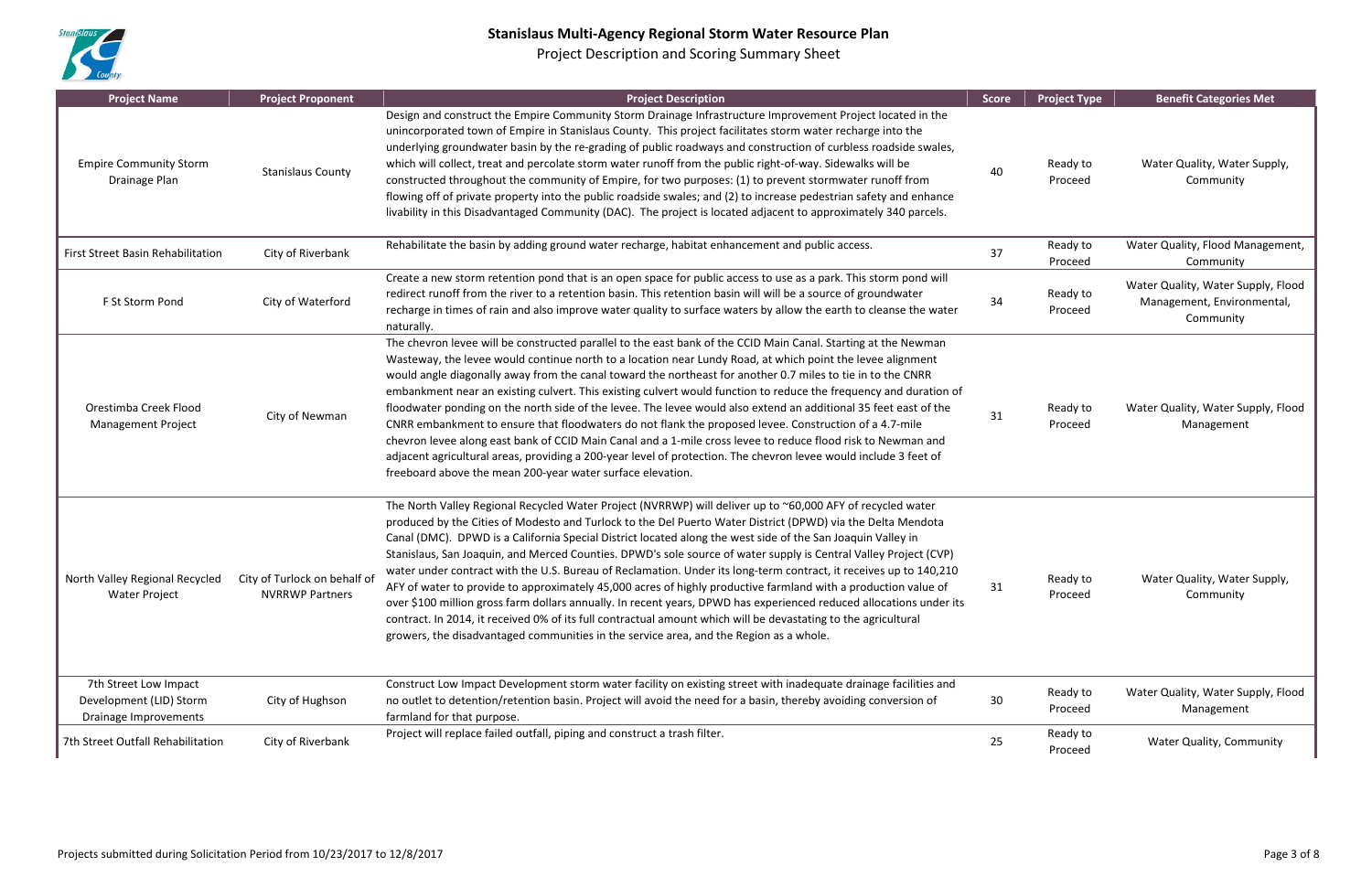

| <b>Project Name</b>                                                                                                            | <b>Project Proponent</b>    | <b>Project Description</b>                                                                                                                                                                                                                                                                                                                                                                                                                                                                                                                                                                                                                                                                                                                                                                                                                                                                                                                                                                                                              | <b>Score</b> | <b>Project Type</b> | <b>Benefit Categories Met</b>                                                 |
|--------------------------------------------------------------------------------------------------------------------------------|-----------------------------|-----------------------------------------------------------------------------------------------------------------------------------------------------------------------------------------------------------------------------------------------------------------------------------------------------------------------------------------------------------------------------------------------------------------------------------------------------------------------------------------------------------------------------------------------------------------------------------------------------------------------------------------------------------------------------------------------------------------------------------------------------------------------------------------------------------------------------------------------------------------------------------------------------------------------------------------------------------------------------------------------------------------------------------------|--------------|---------------------|-------------------------------------------------------------------------------|
| <b>Conceptual Projects</b>                                                                                                     |                             |                                                                                                                                                                                                                                                                                                                                                                                                                                                                                                                                                                                                                                                                                                                                                                                                                                                                                                                                                                                                                                         |              |                     |                                                                               |
| Stormwater Infrastructure and<br>Dual Use Basins for County<br>Islands (DUCs)                                                  | <b>Stanislaus County</b>    | There are various older urban Disadvantaged Communities (DACs) in unincorporated Stanislaus County that lack a<br>storm drainage system. This project utilizes existing Mono Park, Mancini Park, Tuolumne Regional River Park and<br>other County parks and public right of way as groundwater recharge locations to collect and percolate storm water<br>runoff locally. Curb, gutter and sidewalks will be installed to enhance the community's use of walking paths,<br>streets and private property by preventing localized flooding. Storm drain systems will be installed to capture<br>runoff and direct it through a series of storm drainage pipes and a filtration system prior to it entering a subsurface<br>retention system which will store and percolate the runoff. Dual-use basins will be installed in some areas to<br>provide aboveground storage, groundwater recharge and recreational opportunities for the surrounding<br>neighborhoods.                                                                       | 69           | Concept             | Water Quality, Water Supply, Flood<br>Management, Environmental,<br>Community |
| Airport Neighborhood<br><b>Stormwater Retention System</b><br>and Dual Basin/Low Impact<br><b>Strategies Stormwater Runoff</b> | <b>Tuolumne River Trust</b> | The Airport Neighborhood is hampered by several factors including its geographic location (bordered by an<br>industrial area, the Modesto Airport, and Highway 132); jurisdiction (half the neighborhood is within Modesto City<br>limits, the other half is county); extreme socioeconomic challenges; its limited recreational activities and<br>infrastructure. Many streets have no sidewalks making walking and bicycling dangerous. One of the priorities is to<br>identify safe routes to walk/bicycle in the Neighborhood. As such, Airport families are actively participating in the<br>Walking School Bus, Airport Bicycle Club and the Airport Walking Club. Using existing neighborhood parks like<br>Mono, Oregon, George Rogers or the TRRP can be used as a recharge location for the neighborhood to facilitate a<br>storm drain project. By adding curb gutter sidewalks as part of storm drain project, this enhances the community's<br>use of walking/cycling paths, and streets by preventing localized flooding. | 63           | Concept             | Water Quality, Water Supply, Flood<br>Management, Environmental,<br>Community |
| Dry Creek Watershed Detention<br>Reconnaissance Study                                                                          | <b>Stanislaus County</b>    | Complete a reconnaissance study of potential options for reducing flood risks by detaining flood flows in the Dry<br>Creek watershed, upstream of the City of Modesto. Evaluate opportunities for groundwater recharge in the<br>detention areas. Conduct a Flood Hazard Assessment in an Integrated Development Planning Study. Stanislaus<br>County will lead the effort, through the collection and review of generally available resource information, including<br>reviewing the 1998 USACE reconnaissance study. The team will review available topographic, hydrologic and<br>vegetation mapping as well as aerial and satellite imagery. This data will then describe the need for a flood hazard<br>assessment. http://www.midsjrfloodplan.org/projects/dry-creek-watershed-detention-reconnaissance-study.                                                                                                                                                                                                                    | 58           | Concept             | Water Quality, Water Supply, Flood<br>Management, Environmental,<br>Community |
| Stormwater Outfall Capture and<br><b>Storage Project</b>                                                                       | City of Modesto             | The City has 64 river outfalls and 26 canal outfalls, these sources of runoff will be evaluated, for the feasibility to<br>capture and reuse the runoff. Project concept needs to be developed, each outfall needs to be evaluated and<br>prioritized; proceed with developed project as funding allows                                                                                                                                                                                                                                                                                                                                                                                                                                                                                                                                                                                                                                                                                                                                 | 54           | Concept             | Water Quality, Water Supply, Flood<br>Management, Environmental,<br>Community |
| Modesto Urban Stormwater<br>Basin Recharge Enhancement<br>Program                                                              | City of Modesto             | The purpose of this program is to optimize groundwater recharge opportunities through use of the existing<br>stormwater basins. This project will analyze Modesto's stormwater retention and detention storage basins,<br>identify missing data needs, determine basin capacities where unknown, establish percolation rates, review<br>operational parameters and constraints and rank basins and their associated stormwater runoff areas as to<br>greatest need and potential for increasing stormwater basin recharge opportunities. Potential solutions could<br>include changing operational criteria and installation of infrastructure to maximize percolation instead of pumping<br>stormwater to irrigation facilities and discharges to Tuolumne River. These efforts could also allow areas that<br>currently have inadequate flood mitigation facilities (aka inefficient storm basins) to increase their stormwater<br>management capabilities to provide reduced flooding potential.                                     | 52           | Concept             | Water Quality, Water Supply, Flood<br>Management, Environmental,<br>Community |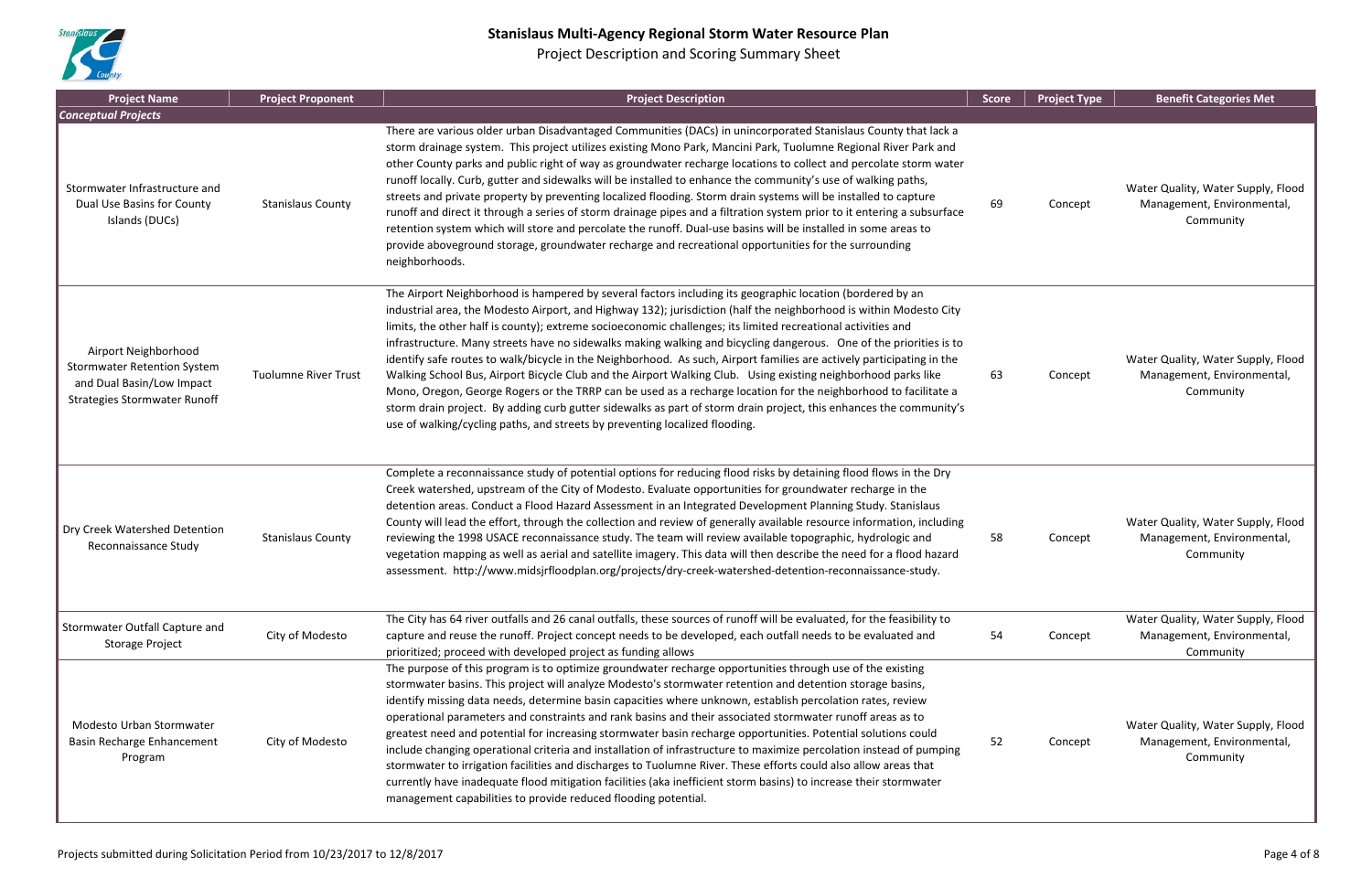

| <b>Project Name</b>                                                             | <b>Project Proponent</b>                   | <b>Project Description</b>                                                                                                                                                                                                                                                                                                                                                                                                                                                                                                                                                                                                                                                                                                                                                                                                                                                                                                                                                                                                     | <b>Score</b> | <b>Project Type</b> | <b>Benefit Categories Met</b>                                                 |
|---------------------------------------------------------------------------------|--------------------------------------------|--------------------------------------------------------------------------------------------------------------------------------------------------------------------------------------------------------------------------------------------------------------------------------------------------------------------------------------------------------------------------------------------------------------------------------------------------------------------------------------------------------------------------------------------------------------------------------------------------------------------------------------------------------------------------------------------------------------------------------------------------------------------------------------------------------------------------------------------------------------------------------------------------------------------------------------------------------------------------------------------------------------------------------|--------------|---------------------|-------------------------------------------------------------------------------|
| <b>Tuolumne River Flood</b><br><b>Management Feasibility Study</b>              | <b>Tuolumne River Regional</b><br>Park JPA | Complete a USACE Feasibility Study, or a study similar in scope, that evaluates how the management of the<br>Tuolumne River could be revised to improve flood control, enhance aquatic habitat, and improve water quality.<br>http://www.midsjrfloodplan.org/projects/tuolumne-river-flood-management-feasibility-study                                                                                                                                                                                                                                                                                                                                                                                                                                                                                                                                                                                                                                                                                                        | 47           | Concept             | Water Supply, Flood Management,<br>Environmental, Community                   |
| Eastisde Regional Storm<br>Recharge Basin                                       | City of Riverbank                          | This will be a combined storm water basin and ground water recharge facility coordinated with Oakdale Irrigation<br>District and Stanislaus County.                                                                                                                                                                                                                                                                                                                                                                                                                                                                                                                                                                                                                                                                                                                                                                                                                                                                            | 46           | Concept             | Water Quality, Water Supply, Flood<br>Management, Environmental,<br>Community |
| Northeast Storm Drainage<br>Interceptor Project                                 | City of Modesto                            | This project would construct a series of four large storm water detention basins and an interceptor pipe east of the<br>AT&SF Rail line to an existing outfall at Dry Creek for the purpose of eliminating the overland 100-year flood event<br>risk to northeast Modesto from roughly 2,335 acres of northeast watershed area. This project could also utilize<br>collected runoff from more frequent storm runoff events for the purpose of promoting groundwater recharge<br>strategies in areas that have high potential to provide good recharge instead of discharging to Tuolumne River via<br>proposed interceptor channel.                                                                                                                                                                                                                                                                                                                                                                                            | 46           | Concept             | Water Quality, Water Supply, Flood<br>Management, Environmental,<br>Community |
| Install Storm Drainage Capture<br>and Recharge Systems in Flood-<br>prone Areas | City of Modesto                            | Priority Recommendations in SDMP have been updated due to new direction with SGMA, storm drain systems will<br>be moving away from installing new detention systems and going towards installing new retentions systems for<br>recharge and groundwater sustainability. Construct pipelines and retention systems in Hot Zones (areas served by<br>rockwells that have historically experienced flooding, which require City operations and maintenance to pump the<br>surface storm water into the sanitary sewer system periodically after storms). A couple areas have already been<br>mitigated utilizing existing storm drainage system extensions and underground capture and recharge.                                                                                                                                                                                                                                                                                                                                  | 44           | Concept             | Water Quality, Water Supply, Flood<br>Management, Environmental,<br>Community |
| Newman LID Water Quality and<br><b>Conservation Project</b>                     | City of Newman                             | The City of Newman has acquired and is proposing to develop 103 acres, located near E. Inyo and Canal School<br>Road, for treating urban water runoff such as nuisance water from parks and landscaped areas through a Low<br>Impact Development (LID). The City plans to develop 78 acres for water treatment, implementing LID applications<br>such as vegetated swales, constructed wetlands, and bio retention basins. The project will include a trail system<br>with educational signs for LID application. The remaining 25 acres will be used for the storage of the treated water,<br>which can be used for irrigation of city land, maximizing groundwater recharge and water conservation by reusing<br>the treated water. The project, through implementation of Best Management Practices, will reduce discharge of<br>sediment/pollutants; improve the quality of urban water runoff; re-use treated water for irrigation; and provide an<br>attractive recreational area for use by bicyclists and pedestrians. | 41           | Concept             | Water Supply, Environmental,<br>Community                                     |
| Borax Ct Storm Basin                                                            | City of Waterford                          | Borax storm basin successfully collects storm water but is not constructed for infiltration. The concept would be to<br>reconstruct the basin for infiltration and possible a green space.                                                                                                                                                                                                                                                                                                                                                                                                                                                                                                                                                                                                                                                                                                                                                                                                                                     | 36           | Concept             | Water Quality, Water Supply,<br>Environmental, Community                      |
| Dry Well Rehabilitation,<br>Rejuvenation, Reconstruction                        | City of Waterford                          | Conduct project research to identify best approach to rehabilitate and rejuvenate a series of dry wells on Tim Bell<br>Rd from Bentley to Bonnie Brea or outline the project to be a complete overhaul and include a conveyance system<br>to captured storm water and dry weather runoff and direct to a storm water basin to infiltrate and recharge<br>groundwater.                                                                                                                                                                                                                                                                                                                                                                                                                                                                                                                                                                                                                                                          | 36           | Concept             | Water Quality, Water Supply,<br>Environmental, Community                      |
| <b>Forrestal Storm Basin</b>                                                    | City of Waterford                          | Forrestal Storm basin successfully collects storm water but is not constructed for infiltration. The concept would<br>be to reconstruct the basin for infiltration and possible a green space for DAC community.                                                                                                                                                                                                                                                                                                                                                                                                                                                                                                                                                                                                                                                                                                                                                                                                               | 36           | Concept             | Water Quality, Water Supply,<br>Environmental, Community                      |
| <b>Gst and Church Storm Basin</b>                                               | City of Waterford                          | The storm basin is due for upgrades and storm water infiltration rejuvenation. Potential site for green space as<br>well for a DAC community.                                                                                                                                                                                                                                                                                                                                                                                                                                                                                                                                                                                                                                                                                                                                                                                                                                                                                  | 36           | Concept             | Water Quality, Water Supply,<br>Environmental, Community                      |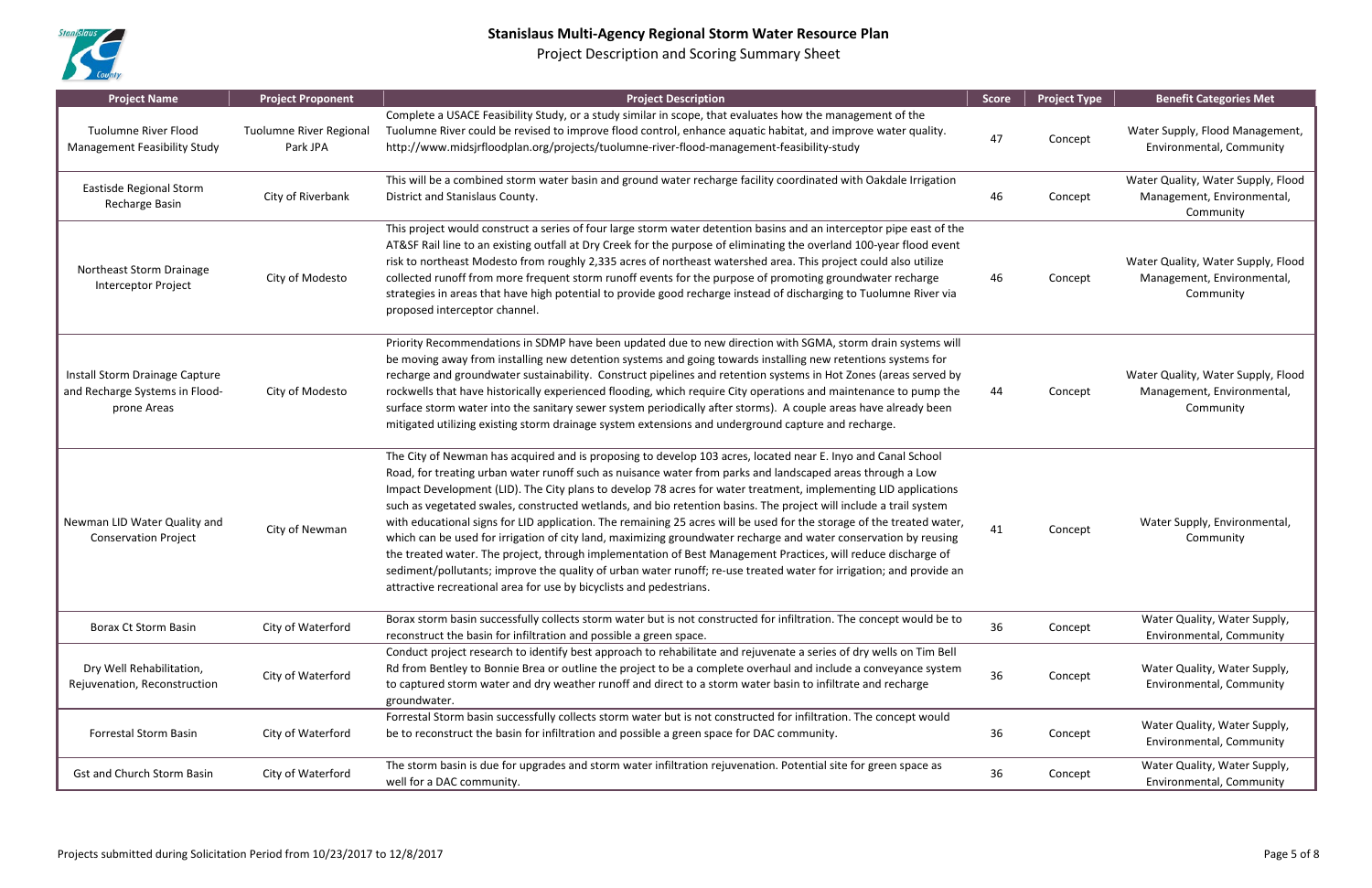

| <b>Project Name</b>                                                       | <b>Project Proponent</b> | <b>Project Description</b>                                                                                                                                                                                                                                                                                                                                                                                                                                                                                                                                                                                                                                                                  | <b>Score</b> | <b>Project Type</b> | <b>Benefit Categories Met</b>                                                 |
|---------------------------------------------------------------------------|--------------------------|---------------------------------------------------------------------------------------------------------------------------------------------------------------------------------------------------------------------------------------------------------------------------------------------------------------------------------------------------------------------------------------------------------------------------------------------------------------------------------------------------------------------------------------------------------------------------------------------------------------------------------------------------------------------------------------------|--------------|---------------------|-------------------------------------------------------------------------------|
| Old Downtown Green Street<br>Improvements                                 | City of Patterson        | The proposed project consists of green street improvements on various streets located in the city's historic<br>downtown. The project will consist of removing existing sidewalk and installing pervious interlocking joint pavers<br>to treat stormwater as well as recharge groundwater. Tree wells, vegetated swales and curb extension would be<br>installed at intersections and mid-block which would maximize street parking as well as provide additional capture<br>capacity. This project would improve water quality, promote stormwater LID improvements, mitigate flooding that<br>has been on-going issue, increase esthetics and property values, along with other benefits. | 36           | Concept             | Water Quality, Water Supply,<br>Environmental, Community                      |
| Patterson Green Street<br><b>Improvement Project</b>                      | City of Patterson        | The proposed project consists of green street improvements on various streets located in the city's historic<br>downtown. The project consists of removing existing sidewalks and installing pervious interlocking joint pavers to<br>treat stormwater as well as recharge groundwater. Tree wells, vegetated swales, and curb extensions would also<br>be installed at intersections and mid-block which would maximize street parking as well as provide additional<br>capture capacity. This project would improve water quality, introduce stormwater LID improvements, mitigate<br>flooding that has been on-going issue, increase esthetics & property values among other benefits.   | 36           | Concept             | Water Quality, Water Supply, Flood<br>Management, Environmental,<br>Community |
| <b>Percolation Ponds for</b><br><b>Stormwater Capture and</b><br>Recharge | City of Patterson        | PP-1 Construct percolation ponds to capture and infiltrate storm water from Del Puerto Creek. The ponds should<br>cover roughly 14 acres. Sizing of the percolation ponds was based on existing infiltration rate data and will be<br>updated when field investigations are complete. The percolation pond project can be phased so that the ponds are<br>constructed over a few years, allowing for the increase of aquifer recharge capacity.                                                                                                                                                                                                                                             | 36           | Concept             | Water Quality, Water Supply, Flood<br>Management, Environmental,<br>Community |
| Stein Basin                                                               | City of Waterford        | Reconstruct basin for storm water to infiltration for groundwater recharge and potentially turn into a green space<br>in a DAC community.                                                                                                                                                                                                                                                                                                                                                                                                                                                                                                                                                   | 36           | Concept             | Water Quality, Water Supply,<br>Environmental, Community                      |
| Candlewood Storm Drainage<br>System Upgrade                               | City of Riverbank        | Construct new storm outfall in Candlewood system to reduce flooding and to filter water.                                                                                                                                                                                                                                                                                                                                                                                                                                                                                                                                                                                                    | 35           | Concept             | Water Quality, Flood Management,<br>Community                                 |
| Various Storm Water Pipeline<br>Rehabilitation projects                   | City of Riverbank        | Repair, upsize and/or construct new storm drain lines to reduce existing flood areas.                                                                                                                                                                                                                                                                                                                                                                                                                                                                                                                                                                                                       | 35           | Concept             | Water Quality, Flood Management                                               |
| Airport Neighborhood Urban<br><b>Greening Project</b>                     | <b>Stanislaus County</b> | Stanislaus County received a grant from the Strategic Growth Council to develop the Airport Neighborhood Urban<br>Greening Plan. The objective of the Plan is to reduce the carbon footprint by creating a plan for native plantings,<br>storm drain study, and non-vehicular paths and trails with low-impact development (LID). The Plan is currently<br>under development. This Project consists of implementing the projects identified in the Plan which could include,<br>but are not limited to: improvement of roadways and pedestrian pathways including stormwater management<br>technology, such as bioretention swales, permeable concrete and LID methods.                     | 34           | Concept             | Water Quality, Water Supply,<br>Environmental, Community                      |
| San Joaquin Riverfront Park<br>Project                                    | City of Patterson        | Creation of a riverfront park, recreational trail and enhanced habitat along the western bank of the San Joaquin<br>River between Old Las Palmas Avenue and Eucalyptus Avenue.                                                                                                                                                                                                                                                                                                                                                                                                                                                                                                              | 34           | Concept             | Flood Management, Environmental,<br>Community                                 |
| Various Storm Water Basin and<br><b>Outfall Projects</b>                  | City of Riverbank        | Rehabilitate, filter and provide ground water recharge at various storm water basins and outfalls.                                                                                                                                                                                                                                                                                                                                                                                                                                                                                                                                                                                          | 34           | Concept             | Water Quality, Water Supply, Flood<br>Management                              |
| Storm Filter Installation Projects                                        | City of Riverbank        | Add storm drainage filters to existing drain inlets, provide regional storm water filtering prior to discharge.                                                                                                                                                                                                                                                                                                                                                                                                                                                                                                                                                                             | 32           | Concept             | Water Quality, Flood Management,<br>Community                                 |
| Patterson Green Alley Retrofit<br>Project                                 | City of Patterson        | The proposed project consists of retrofitting 55 existing public alleyways (approximately 530,200 square feet)<br>located in the city's historic downtown. The alleys would be converted to green alleys to provide multiple benefits<br>that include stormwater LID, flood mitigation, water quality, increasing esthetic & property values and many other<br>benefits.                                                                                                                                                                                                                                                                                                                    | 32           | Concept             | Water Quality, Water Supply, Flood<br>Management, Community                   |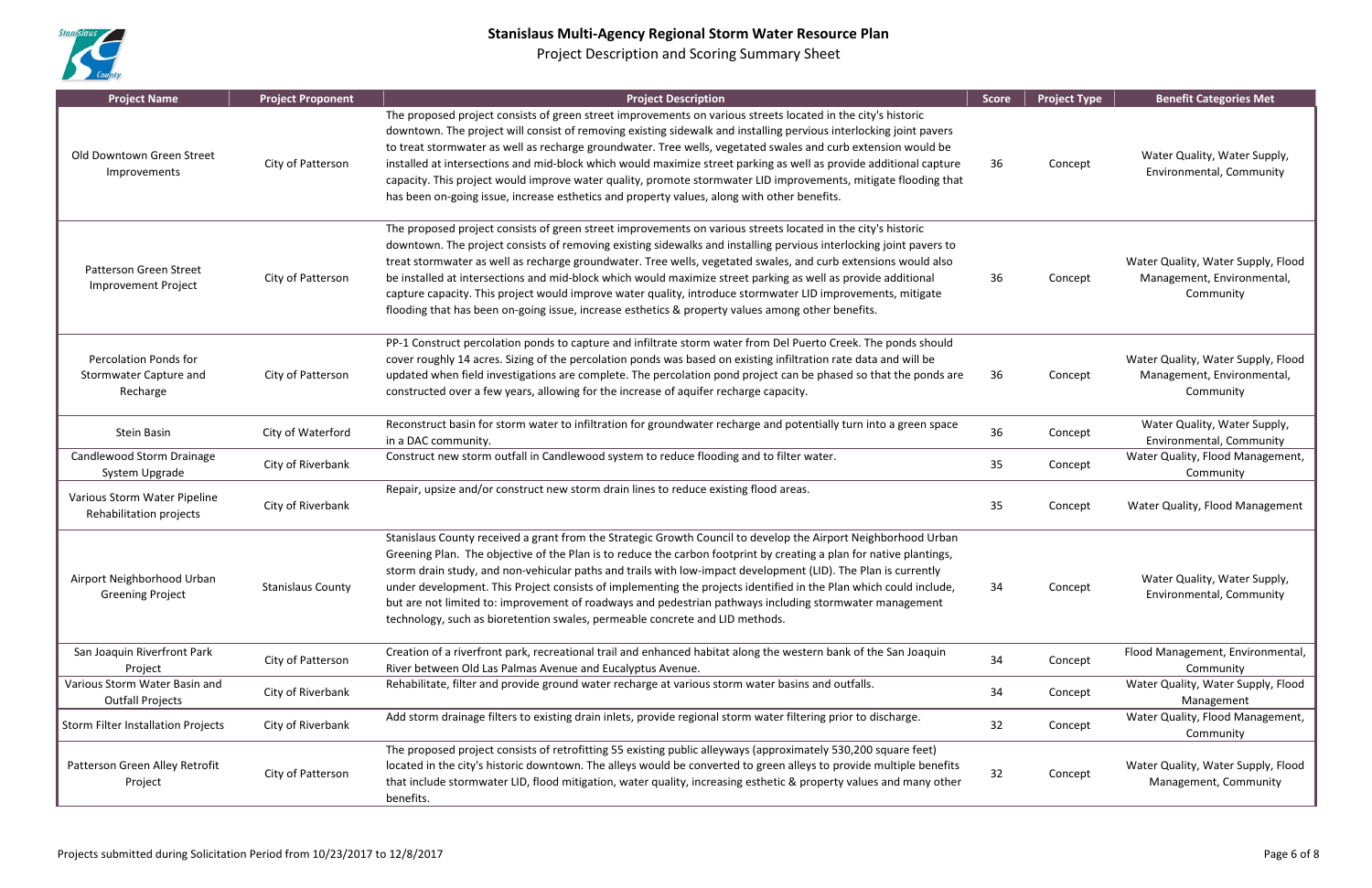

| <b>Project Name</b>                                                                           | <b>Project Proponent</b> | <b>Project Description</b>                                                                                                                                                                                                                                                                                                                                                                                                                                                                                                                                                                                                                                                                                                                                                                                                                                                                                                                                                                                                                | <b>Score</b> | <b>Project Type</b> | <b>Benefit Categories Met</b>                               |
|-----------------------------------------------------------------------------------------------|--------------------------|-------------------------------------------------------------------------------------------------------------------------------------------------------------------------------------------------------------------------------------------------------------------------------------------------------------------------------------------------------------------------------------------------------------------------------------------------------------------------------------------------------------------------------------------------------------------------------------------------------------------------------------------------------------------------------------------------------------------------------------------------------------------------------------------------------------------------------------------------------------------------------------------------------------------------------------------------------------------------------------------------------------------------------------------|--------------|---------------------|-------------------------------------------------------------|
| Salado Creek Landscape and<br>Pedestrian Path Project                                         | City of Patterson        | Salado Creek Landscape and Pedestrian Path Project                                                                                                                                                                                                                                                                                                                                                                                                                                                                                                                                                                                                                                                                                                                                                                                                                                                                                                                                                                                        | 32           | Concept             | Water Supply, Flood Management,<br>Environmental, Community |
| Safreno Park Storm Drainage<br><b>System Upgrades</b>                                         | City of Riverbank        | Provide ground water recharge, filter water and connect to MID canal.                                                                                                                                                                                                                                                                                                                                                                                                                                                                                                                                                                                                                                                                                                                                                                                                                                                                                                                                                                     | 31           | Concept             | Water Quality, Flood Management,<br>Community               |
| Castleberg Storm Drainage<br><b>System Upgrades</b>                                           | City of Riverbank        | Increase storage capacity, install parallel pipe system , provide ground water recharge and filter water prior to river<br>discharge.                                                                                                                                                                                                                                                                                                                                                                                                                                                                                                                                                                                                                                                                                                                                                                                                                                                                                                     | 28           | Concept             | Water Quality, Flood Management                             |
| <b>EWD Diffused Surface Water</b><br><b>Project Merced County Dry</b><br><b>Creek Project</b> | Eastside Water District  | Control local diffused water supply to direct and in-lieu groundwater recharge facilities using existing and<br>enhanced infrastructure. Turlock Irrigation District (TID) and Eastside Water District (EWD) plan to agree on terms<br>for EWD to use TID conveyance facilities to deliver diffused surface water to recharge facilities currently being<br>designed by EWD. The EWD Board of Directors expects between 15,000 and 30,000 AFA of diffused surface water<br>to become available as early as during the 2017-18 rainy season. TID has 49 inlets to its canals that are opened to<br>allow runoff into the canals and protect the canal levees from damage. These locations and many others will be<br>investigated to design groundwater recharge facilities at location where the groundwater Basin can benefit most<br>from this diffused surface water supply. EWD projects include Rouse Lake, Sand Creek, and Mustang Creek,<br>described in the ES IRWM, and the Merced County's Dry Creek Project focused on herein. | 28           | Concept             | <b>Water Supply</b>                                         |
| Gangi Cannery Site MS4<br>Compliance                                                          | City of Riverbank        | Eliminate the cross connection of the cannery site storm drainage system with the sanitary sewer system.                                                                                                                                                                                                                                                                                                                                                                                                                                                                                                                                                                                                                                                                                                                                                                                                                                                                                                                                  | 28           | Concept             | Water Quality, Flood Management                             |
| Townsend Avenue storm<br>drainage improvements to<br>reduce repeated flood events.            | City of Riverbank        | Improve the Townsend Avenue storm drainage system piping, drainage basin and filter water.                                                                                                                                                                                                                                                                                                                                                                                                                                                                                                                                                                                                                                                                                                                                                                                                                                                                                                                                                | 28           | Concept             | Water Quality, Flood Management                             |
| City of Riverbank/OID Roselle<br>Avenue Basin Improvements                                    | City of Riverbank        | Rehabilitate basin and provide ground water recharge, filter water and transfer ownership from Oakdale Irrigation<br>District to City of Riverbank.                                                                                                                                                                                                                                                                                                                                                                                                                                                                                                                                                                                                                                                                                                                                                                                                                                                                                       | 27           | Concept             | Water Quality, Water Supply, Flood<br>Management            |
| City of Patterson Storm<br><b>Treatment Compliance Program</b>                                | City of Patterson        | In order to comply with the Trash Amendments, the city of Patterson has chosen Track 1 of the statewide Trash<br>Provisions. Planning efforts will include identifying work that needs to be completed, funded and scheduled. Work<br>is currently expected to include outfall identification, prioritization, BMP selection, preliminary cost estimates and<br>reporting.                                                                                                                                                                                                                                                                                                                                                                                                                                                                                                                                                                                                                                                                | 26           | Concept             | Water Quality, Flood Management,<br>Community               |
| Non-Potable Pipeline Connection<br>to WQCF                                                    | City of Patterson        | Construction of new non-potable pipeline to connect WQCF to the non-potable system to incorporate tertiary<br>treated water. Installation of 7,910 linear feet of new 12 inch pipeline                                                                                                                                                                                                                                                                                                                                                                                                                                                                                                                                                                                                                                                                                                                                                                                                                                                    | 23           | Concept             | Water Supply, Community                                     |
| City of Patterson Zone 3 Storage<br>Tank                                                      | City of Patterson        | New 1.0 MG storage to meet peak day demands and fire flow for zone 3.                                                                                                                                                                                                                                                                                                                                                                                                                                                                                                                                                                                                                                                                                                                                                                                                                                                                                                                                                                     | 22           | Concept             | Water Supply, Community                                     |
| New Tertiary Filtration System at<br><b>WQCF</b>                                              | City of Patterson        | Construct a new tertiary filtration system at the WQCF to produce Title 222 compliant recycled water. This train<br>will divert a portion of the total WQCF flow (roughly 1.5 MGD) for additional treatment and distribution through<br>the city's non-potable system.                                                                                                                                                                                                                                                                                                                                                                                                                                                                                                                                                                                                                                                                                                                                                                    | 22           | Concept             | Water Quality, Water Supply                                 |
| Patterson Wellhead Treatment                                                                  | City of Patterson        | Although the MCL has since been rescinded, it is anticipated the SWRCB will approve a new MCL for Chromium 6.<br>If this occurs, all seven of the city's potable wells would be out of compliance. This project would provide wellhead<br>treatment for all of the system's seven (7) wells with either RCF, SBA or WBA technology. A feasibility study was<br>conducted as part of the city's Corrective Action Plan (CAV).                                                                                                                                                                                                                                                                                                                                                                                                                                                                                                                                                                                                              | 22           | Concept             | Water Quality, Water Supply,<br>Community                   |